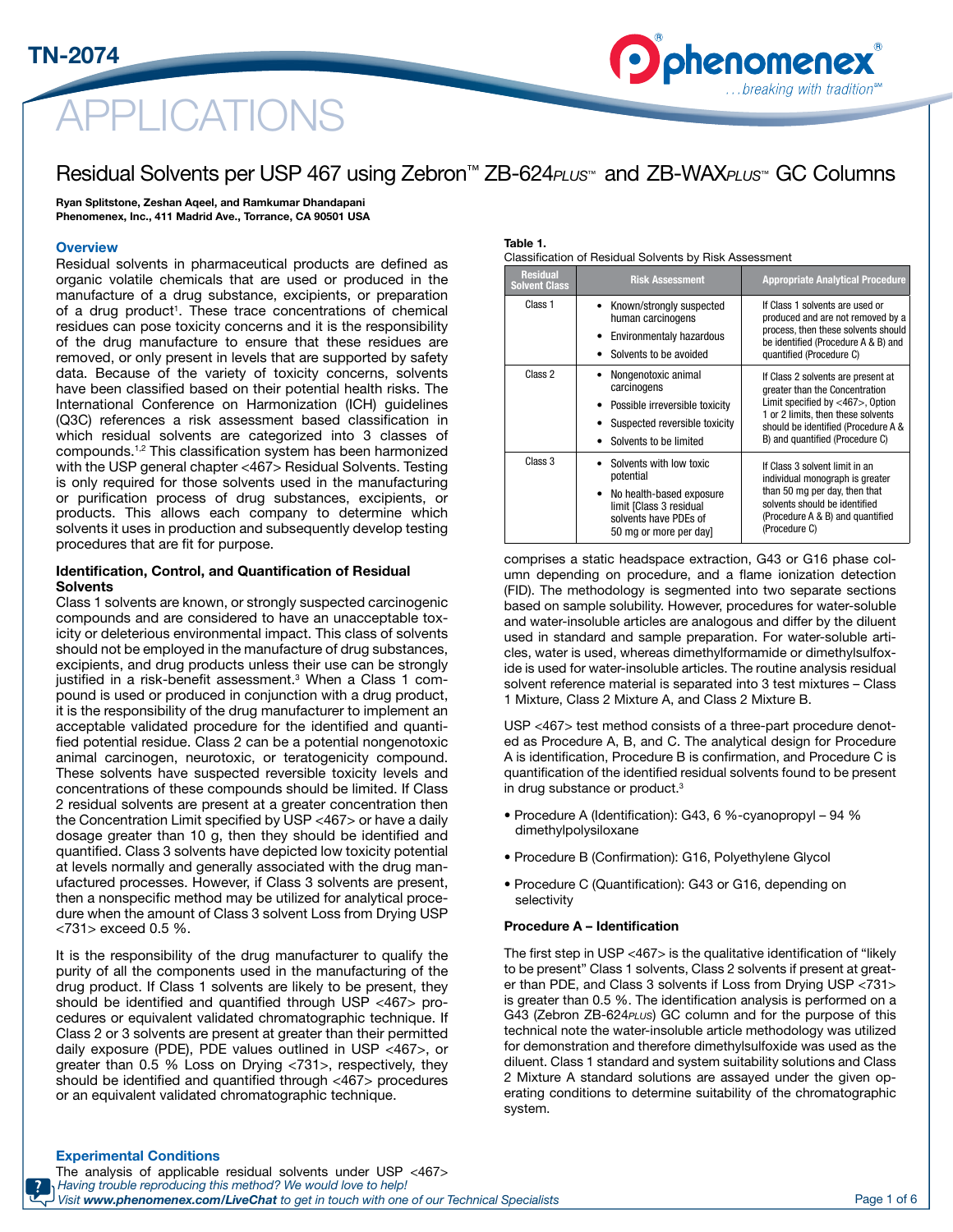



The requirements for Class 1 system suitability solution is a signal to-noise ratio, for all peaks, not less than 3. For the Class 1 standard solution, 1,1,1-trichloroethane signal-to-noise must be greater than 5 to pass suitability. Finally, for Class 2 Mixture A solution, peaks associated with solvents acetonitrile and dichloromethane must have a resolution value not less than 1. Once system suitability has been confirmed, the test solutions are then assayed along with the Class 1 and Class 2 Mixtures A and B standard solutions. If a major peak is determined in the sample that corresponds to a retention time and has a response greater than or equal to that of a corresponding reference material, then proceed to Procedure B for verification of the analyte. However, an exemption is made for 1,1,1-trichloroethane, where a response greater than 150 times the peak response denotes an amount above the percent daily exposure limit.

Figure 1.

USP Class 1 Standard Solution on Zebron<sup>™</sup> ZB-624<sub>PLUS</sub>™ GC Column

System Suitability Requirements: Procedure A

- Signal-to-noise ratio of 1,1,1-trichloroethane not less than 5 for Class 1 Standard Solution
- Signal-to-noise ratio for all peaks in Class 1 Standard Solution, not less than 3
- Resolution between acetonitrile and methylene chloride not less than 1.0 for Class 2 Mix B

Class 1 Standard Solution was analyzed with a ZB-624*PLUS* to demonstrate signal-to-noise ratio for all peaks were greater than 3; a peak associated with 1,1,1-trichloroethane was confirmed greater than 5 (Figure 1). Additionally, Class 2 Mixture B was analyzed with a ZB-624*PLUS* to verify an acetonitrile and methylene chloride resolution value greater than 1.0 (Figure 2). Figures 1 through 3 illustrate the analysis of Class 1, Class 2 Mixture A and Mixture B by Procedure A utilizing the ZB-624*PLUS* column.



#### USP Class 2 Mixture A Standard Solution on Zebron ZB-624*PLUS* GC Column Figure 2.

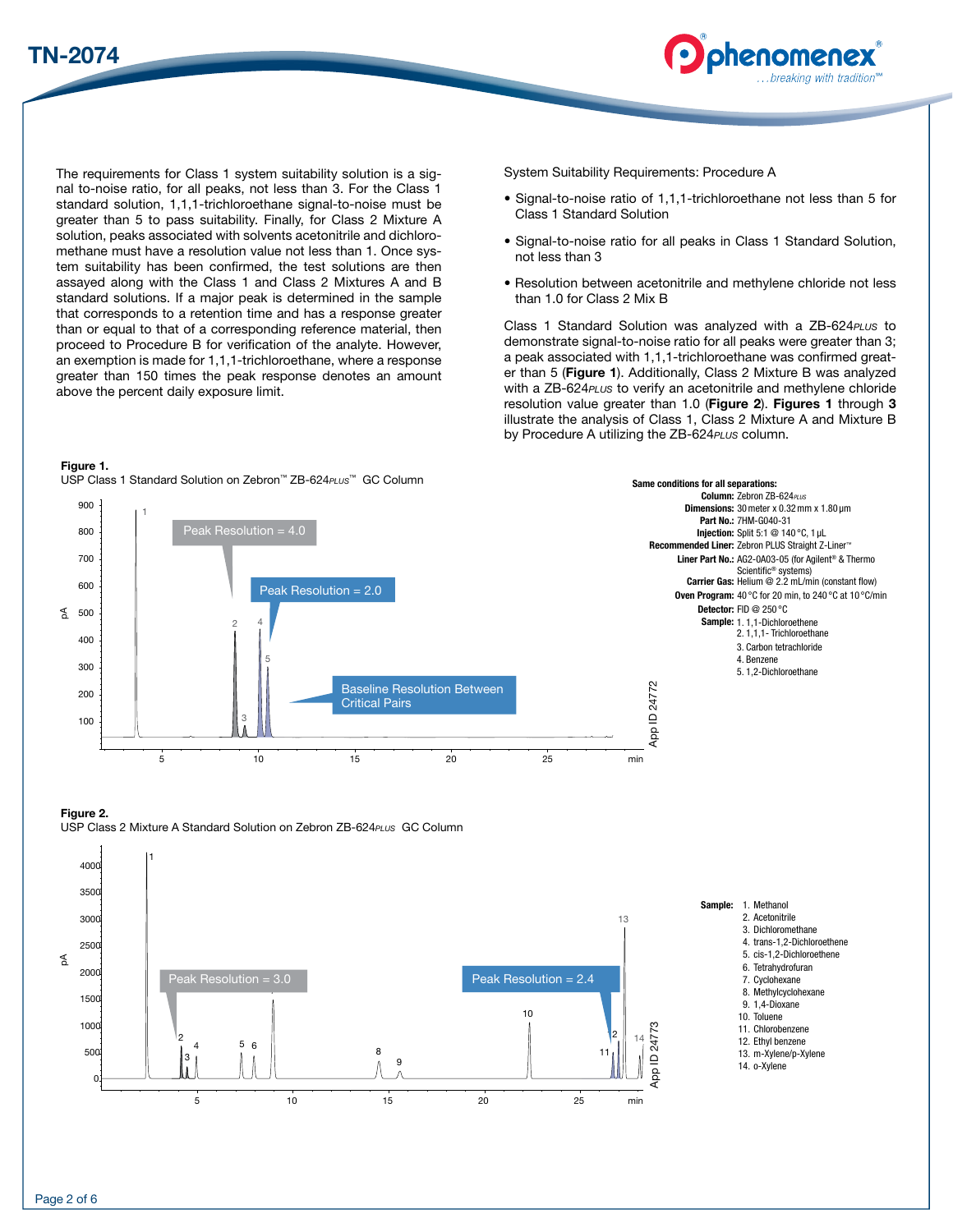



Figure 3. USP Class 2 Mixture B Standard Solution on Zebron™ ZB-624*PLUS*™ GC Column



#### Procedure B – Confirmation

If a peak, from the test solution, corresponds in equal or greater response to reference peaks from either the Class 1 standard solution or either of the two Class 2 mixtures standard solutions, then Procedure B is implemented; to confirm analyte identity. Procedure B methodology utilizes an orthogonal GC column phase, G16 (Zebron ZB-WAX*PLUS*). For confirmation, the reference residual solvent solutions and mixtures are prepared as directed for Procedure A. However, the system suitability requirements differ, the Class 1 standard solution must have a benzene response greater than 5, signal-to-noise ratios no less than 3 for each peak, a minimum resolution value of 1 between acetonitrile and cis-dichlorethene, and in the Class 2 Mixture A solution the resolution of acetonitrile and cis-dichloroethene must not be less than 1. If the analyte identified in Procedure A corresponds with the retention time of the reference peak (utilizing the ZB-WAX*PLUS* phase) and exceeds the peak response of the reference materials, the analyte must be quantified utilizing Procedure C. For peaks identified as 1,1,1-trichloroethane with a response is greater or equal to 150 times the peak response of the Class 1 standard solutions reference peak, then must be quantified utilizing Procedure C.

System Suitability Requirements: Procedure B

- Signal-to-noise ratio of Benzene (Peak 4) not less than 5 for Class 1 Standard Solution
- Signal-to-noise ratio of each peak of each Class 1 System Suitability Solvent should be >3
- Acetonitrile and trichloroethylene resolution greater than 1.0 for Class 2 Mixture A solution

At the concentration limits specified by the monograph, our signalto-noise ratio for benzene was 104.2; and all other compounds exceeded 3 (Figure 4).<sup>4</sup> Resolution between acetonitrile and trichloroethylene was 1.52 (Figure 5). Figures  $4 - 6$  illustrate the analysis of Class 1, Class 2 Mixture A, and Mixture B by Procedure B utilizing a ZB-WAX*PLUS* column.

#### Procedure C - Quantification

If a peak has been identified (Procedure A) and confirmed (Procedure B) as a Class 1 or Class 2 residual solvent and is equal or greater in response to reference peaks from either the Class 1 standard solution or either of the two Class 2 mixtures standard solutions, then Procedure C is implemented to quantify the analyte. Procedure C methodology dictates analyzing the sample against the specific individual reference material for the analyte identified. Individual standards are prepared by diluting the analyte in solution to a concentration of 1/20 of the concentration limit outlined in the method. The standards are run following the procedure and column selectivity utilized in either Procedure A or B, depending upon which procedure provided the best and most relevant separation. USP <467> Residual Solvent method was developed and implemented to identify (Procedure A), confirm (Procedure B), and quantify (Procedure C) volatile organic chemicals used in the manufacturing or purification process of drug substances, excipients, or products. Within these outlined procedures Gas Chromatography is relied upon as the analytical technique and the prescribed procedures utilize both a G43 phase GC column (Zebron ZB-624*PLUS*) and a G16 phase GC column (Zebron ZB-WAX*PLUS*). In this technical note, both the ZB-624*PLUS* and ZB-WAX*PLUS* demonstrated exceptional selectivity and easily passed dictated system suitability criteria for all procedures.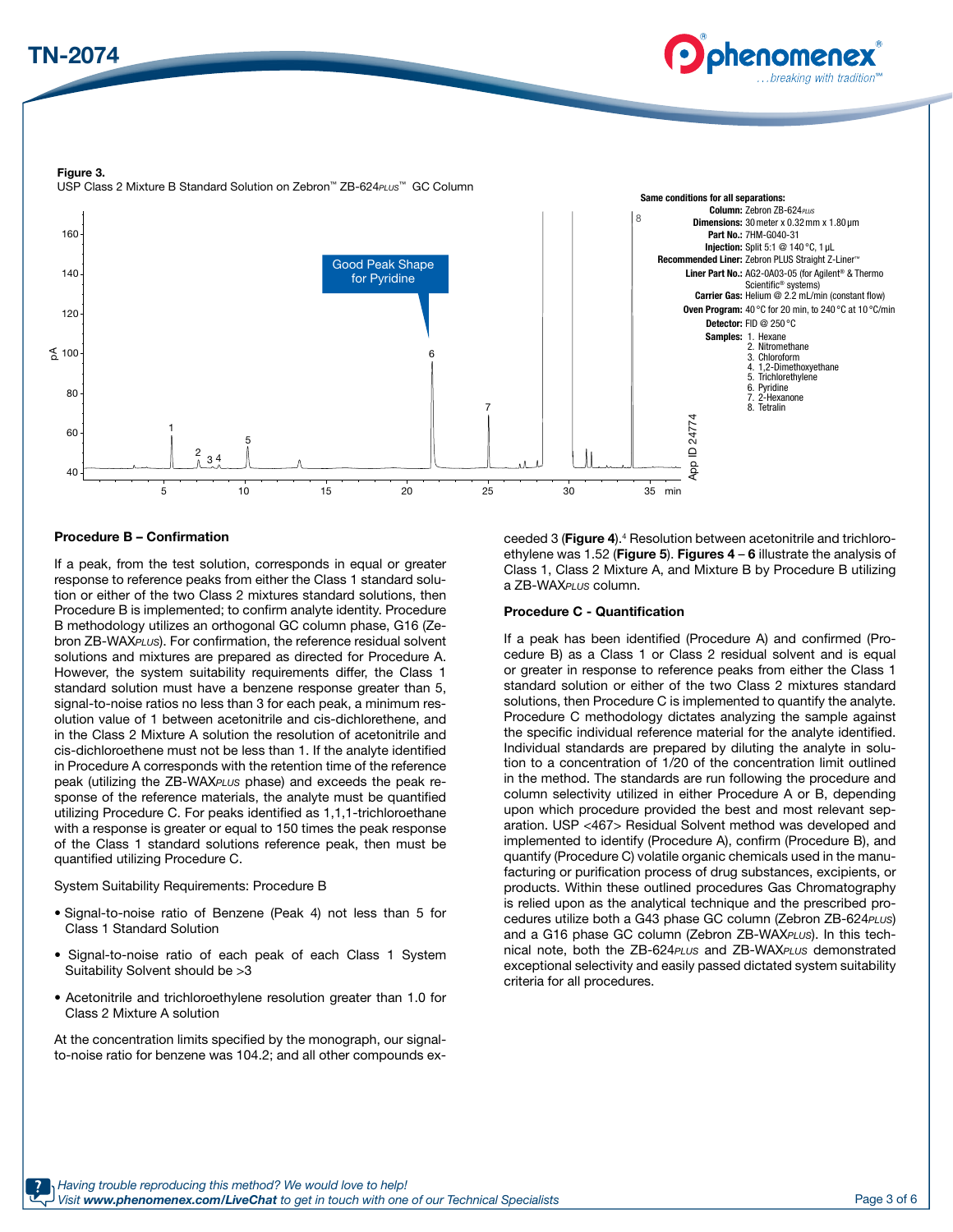## TN-2074



Column: Zebron ZB-WAX*PLUS*

Figure 4.





Figure 5. USP Class 2 Mixture A Standard Solution on Zebron™ ZB-WAX*PLUS™* GC Column



Column: Zebron ZB-WAX*PLUS* Dimension: 30 meter x 0.32 mm x 0.25 µm Part No.: 7HM-G013-11 Injection: Split 5:1 @ 140 ºC, 1 mL Recommended Liner: Zebron PLUS Straight Z-Liner™ Liner Part No.: AG2-0A03-05 (for Agilent® and Thermo Scientific® systems) Carrier Gas: Helium @ 35 cm/sec (constant flow) Oven Program: 50 ºC hold 20 min to 165 ºC @ 6 ºC/min hold 20 min Detector: FID @ 250 °C Sample: 1. Cyclohexane 2. Methylcyclohexane 3. Methanol 4. THF 5. Dichloromethane 6. cis-1,2-Dichloroethene 7. Acetonitrile 8. Toluene 9. 1,4-Dioxane 10. Ethylbenzene 11. p-Xylene 12. m-Xylene 13. o-Xylene 14. Chlorobenzene

Figure 6.

USP Class 2 Mix B Standard Solution on Zebron™ ZB-WAX*PLUS™* GC Column

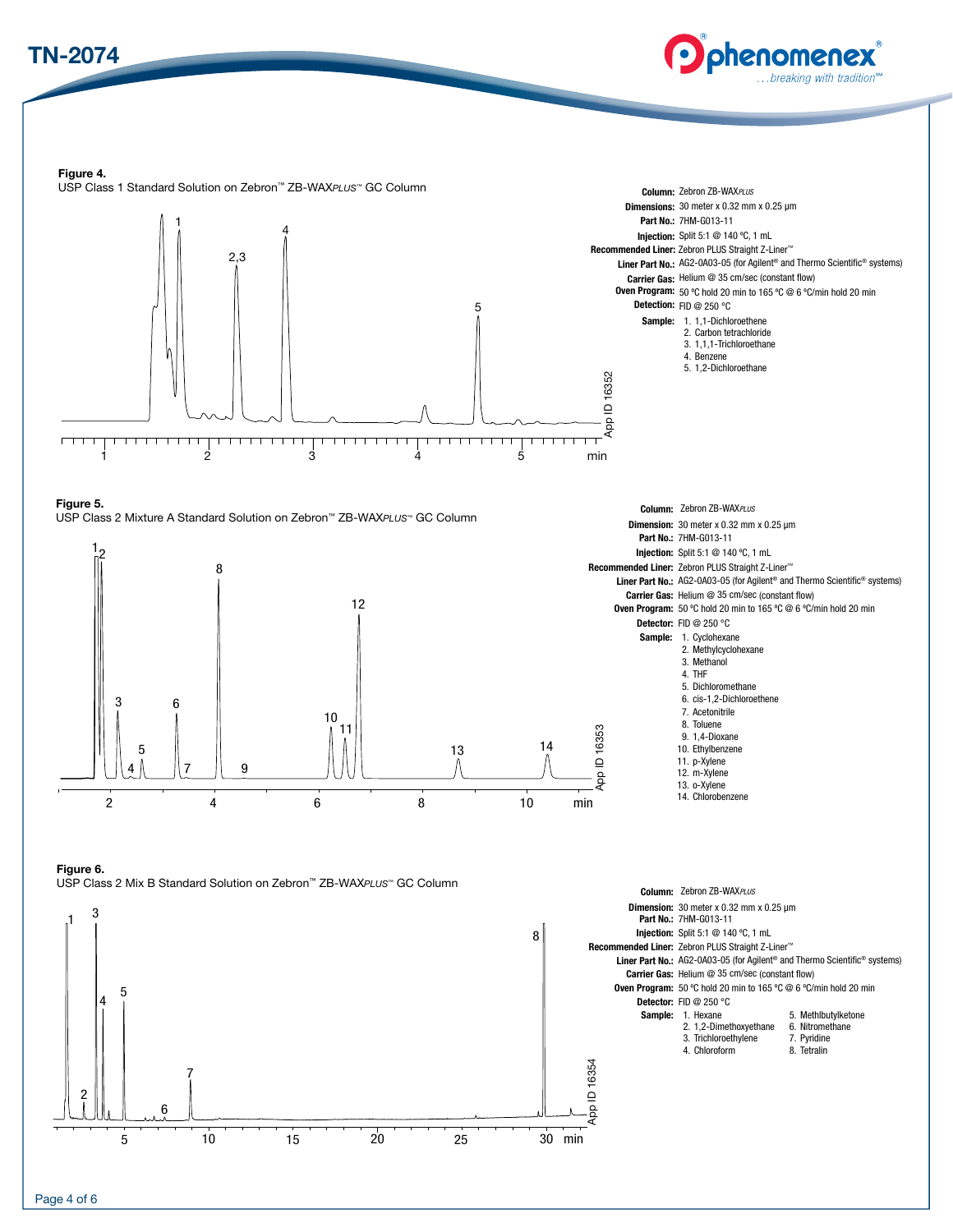

#### **Conclusions**

USP <467> Residual Solvent was developed and implemented to identify (Procedure A), confirm (Procedure B), and quantify (Procedure C) volatile organic chemicals used in the manufacturing or purification process of drug substances, excipients, or products. Within these outlined procedures Gas Chromatography is relied upon as the analytical technique and the procedures utilize both a G43 phase GC column (Zebron ZB-624*PLUS*) and a G16 phase GC column (Zebron ZB-WAX*PLUS*). In this technical note, both the Zebron ZB-624*PLUS* and Zebron ZB-WAX*PLUS* demonstrated exceptional selectivity and easily passed dictated system suitability criteria for all procedures.

#### Ordering Information

#### Zebron™ ZB-624*PLUS™* GC Columns

| ID(mm)   | $df(\mu m)$ | Temp. Limits °C                 | Part No.    |  |
|----------|-------------|---------------------------------|-------------|--|
| 20-Meter |             |                                 |             |  |
| 0.18     | 1.00        | 7FD-G040-22<br>$-20$ to 300/320 |             |  |
| 30-Meter |             |                                 |             |  |
| 0.25     | 1.40        | $-20$ to 300/320                | 7HG-G040-27 |  |
| 0.32     | 1.80        | $-20$ to 300/320                | 7HM-G040-31 |  |
| 0.53     | 3.00        | $-20$ to 300/320                | 7HK-G040-36 |  |
| 60-Meter |             |                                 |             |  |
| 0.25     | 1.40        | $-20$ to 300/320                | 7KG-G040-27 |  |
| 0.32     | 1.80        | $-20$ to 300/320                | 7KM-G040-31 |  |
| 0.53     | 3.00        | $-20$ to 300/320                | 7KK-G040-36 |  |

Note: If you need a 5 in. cage, simply add a (-B) after the part number, e.g., 7HG-G040- 27-B. Some exceptions may apply. Agilent 6850 and some SRI and process GC systems use only 5 in. cages.

#### **References**

- 1. United States Pharmacopeia and National Formulary (USP 38-NF 33). Rockville, MD: United States Pharmacopeial Convention; 2018. http://www.uspnf. com/uspnf/pub/index?usp=38&nf=33&s=2&officialOn=December%201,%20 2015. Accessed March 19, 2018
- 2. Osterberg, R.E. Impurities: Residual Solvents ICH: Q3C. Presented at the 2007 USP/PDA Joint Conference: Residual Solvents, North Bethesda, Maryland, 2007.
- 3. <467> Organic Volatile Impurities. General Notices and Requirements: Applying to Standards, Tests, Assays, and Other Specifications of the United States Pharmacopeia. Material Provided at the 2007 USP/PDA Joint Conference: Residual Solvents, North Bethesda, Maryland, 2007.
- 4. Phenomenex Inc., Understanding the Revisions to USP Monograph <467>: Residual Solvents. Torrance, CA: Accessed March 20, 2018

Zebron™ ZB-WAX*PLUS™* GC Columns

| ID(mm)   | df(µm) | Part No.<br>Temp. Limits °C |             |  |  |
|----------|--------|-----------------------------|-------------|--|--|
| 10-Meter |        |                             |             |  |  |
| 0.10     | 0.10   | 20 to 250/260               | 7CB-G013-02 |  |  |
| 15-Meter |        |                             |             |  |  |
| 0.25     | 0.25   | 20 to 250/260               | 7EG-G013-11 |  |  |
| 0.53     | 1.00   | 20 to 230/240               | 7EK-G013-22 |  |  |
| 20-Meter |        |                             |             |  |  |
| 0.18     | 0.18   | 20 to 250/260               | 7FD-G013-08 |  |  |
| 30-Meter |        |                             |             |  |  |
| 0.25     | 0.25   | 20 to 250/260               | 7HG-G013-11 |  |  |
| 0.25     | 0.50   | 20 to 250/260               | 7HG-G013-17 |  |  |
| 0.32     | 0.25   | 20 to 250/260               | 7HM-G013-11 |  |  |
| 0.32     | 0.50   | 20 to 250/260               | 7HM-G013-17 |  |  |
| 0.32     | 1.00   | 20 to 230/240               | 7HM-G013-22 |  |  |
| 0.53     | 1.00   | 20 to 230/240               | 7HK-G013-22 |  |  |
| 60-Meter |        |                             |             |  |  |
| 0.25     | 0.15   | 20 to 250/260               | 7KG-G013-05 |  |  |
| 0.25     | 0.25   | 20 to 250/260               | 7KG-G013-11 |  |  |
| 0.25     | 0.50   | 20 to 250/260               | 7KG-G013-17 |  |  |
| 0.32     | 0.25   | 20 to 250/260               | 7KM-G013-11 |  |  |
| 0.32     | 0.50   | 20 to 250/260               | 7KM-G013-17 |  |  |
| 0.53     | 1.00   | 20 to 230/240               | 7KK-G013-22 |  |  |

Note: If you need a 5 in. cage, simply add a (-B) after the part number, e.g., 7HG-G013-11-B. Some exceptions may apply. Agilent 6850 and some SRI and process GC systems use only 5 in. cages.

### Ordering Information

#### Zebron™ PLUS GC Inlet Liners

| <b>Description</b>               | Application                    |      | <b>Dimensions</b><br>Inlet Style $ID \times L$ (mm) | <b>Deactivation</b> | Part No.                                  | Unit                         |
|----------------------------------|--------------------------------|------|-----------------------------------------------------|---------------------|-------------------------------------------|------------------------------|
| For 5890, 6890 and 7890 Models   |                                |      |                                                     |                     |                                           |                              |
| Straight Z-Liner™                | Dirty samples, Volatiles,      | S/SL | 4 x 78.5                                            | <b>PLUS Inert</b>   | AG2-0A03-01<br>AG2-0A03-05<br>AG2-0A03-25 | ea<br>$5$ /p $k$<br>$25$ /pk |
| <b>Recognized</b><br>Zebron PLUS | High initial oven temperatures |      |                                                     |                     |                                           |                              |



If Phenomenex products in this technical note do not provide at least an equivalent separation as compared to other products of the same phase and dimensions, return the product with comparative data within 45 days for a FULL REFUND.